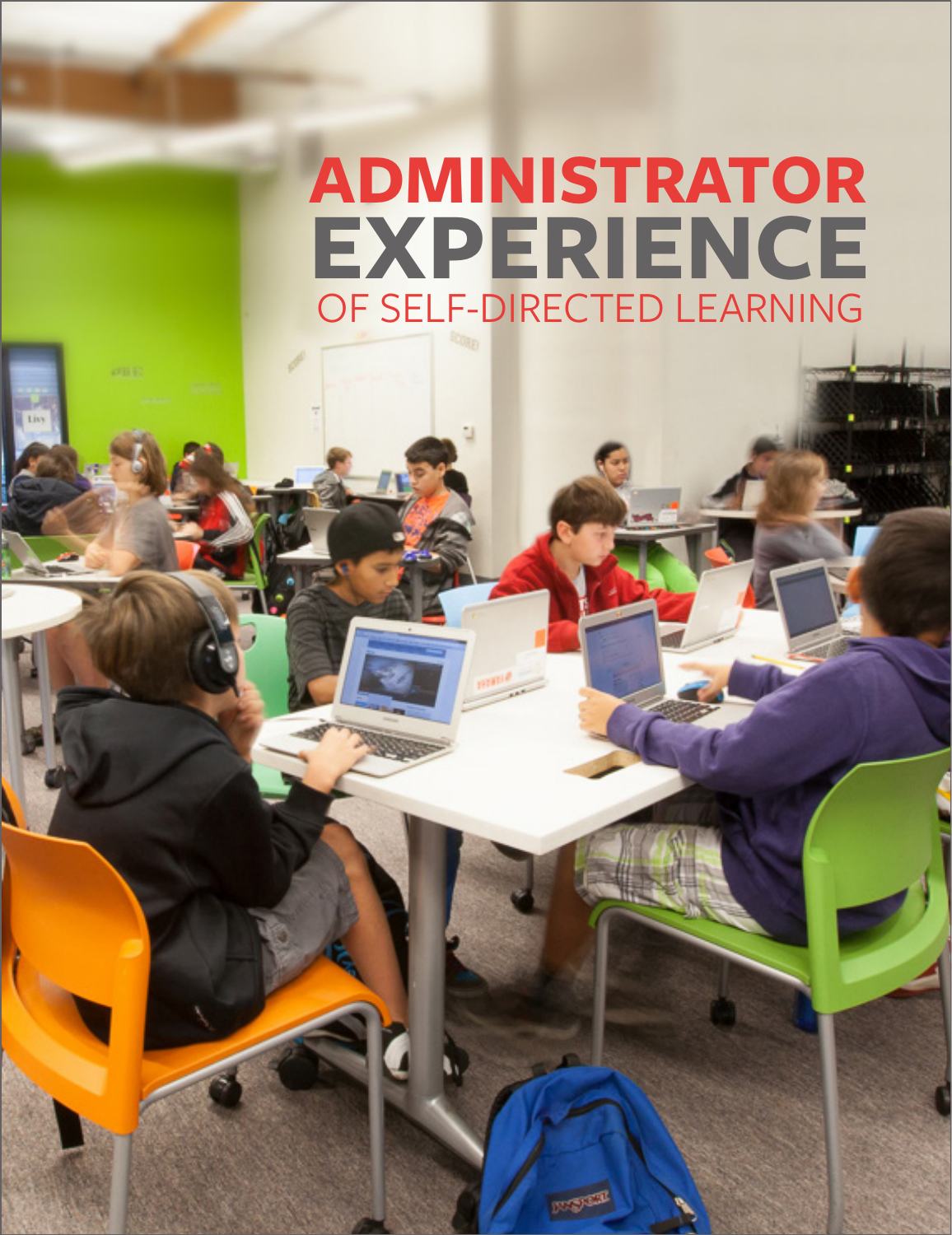# **ADMINISTRATOR EXPERIENCE** OF SELF-DIRECTED LEARNING

By driving toward a strongly-held vision while allowing the details of the approach to change, Summit has better been able to navigate the complexity of launching a new approach to learning across a diverse network of schools.

School and central office leaders have been responsible for sustaining the vision of self-directed learning. As self-directed learning evolved and inevitable challenges arose, this has required an adaptive mindset for leadership. Instead of approaching self-directed learning as a fixed model or destination, Summit's leaders saw it as a design principle and goal. When different schools in the network implemented self-directed learning in slightly different ways, Summit's leaders encouraged this variation while maintaining overall fidelity to the vision. Summit has also set up systems for teachers and leaders from different schools in the network to share positive experiences and learn from one another. By driving toward a strongly-held vision while allowing the details of the approach to change, Summit has better been able to navigate the complexity of launching a new approach to learning across a diverse network of schools.

#### **Self-Directed Learning As a Lens for Decisionmaking**

As a result of the Khan Academy pilot, blended learning, and giving students greater agency

over the past three years, Summit's leaders have come to see self-directed learning as a lens for making key decisions. For example, in designing how students interact with technology some schools have created algorithms that direct students to precise worksheets or activities at every point in the day. Summit considered this route of "instructor-directed" blended learning, yet ultimately chose to step back and create the space for *self-*directed blended learning. This decision has at times made for greater complexity and messiness as students learn how to learn, but Summit believes it will better help students acquire the skills to succeed in college and beyond.

- 1 : Create the environmentfor self-directed learning
- 2 : Don't panic
- 3 : <sup>B</sup>uild supports and behaviors